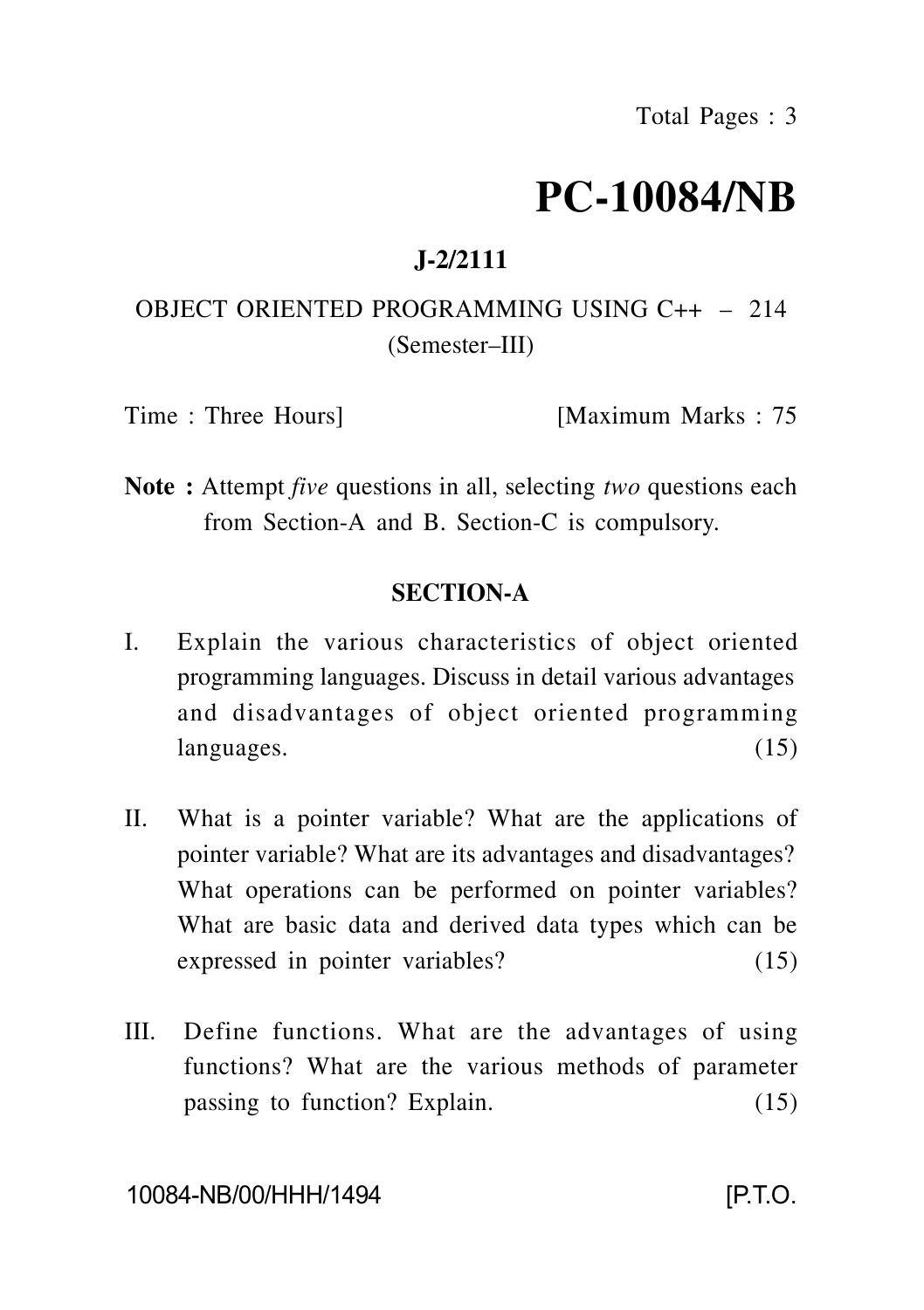- IV. Discuss the following in detail :
	- (a) Recursion.  $(5)$
	- (b) Function overloading. (5)
	- (c) How objects and classes are defined and accessed in  $C++?$  (5)

#### **SECTION-B**

- V. What is a static class member? Explain how a static member is defined and declared in C++. What are the merits and demerits of static data members over the global data variables? (15)
- VI. What is a default constructor? What is its significance? In what way it is equivalent to a constructor having default arguments? What are various types of default constructors? Explain with examples. (15)
- VII. What do you mean by base class? What are various types of base classes? Discuss each in brief giving their salient features.  $(15)$
- VIII. What do you mean by operator overloading? Which operators cannot be overloaded? How can we overload unary and binary operators? Explain giving suitable examples. (15)

10084-NB/00/HHH/1494 2